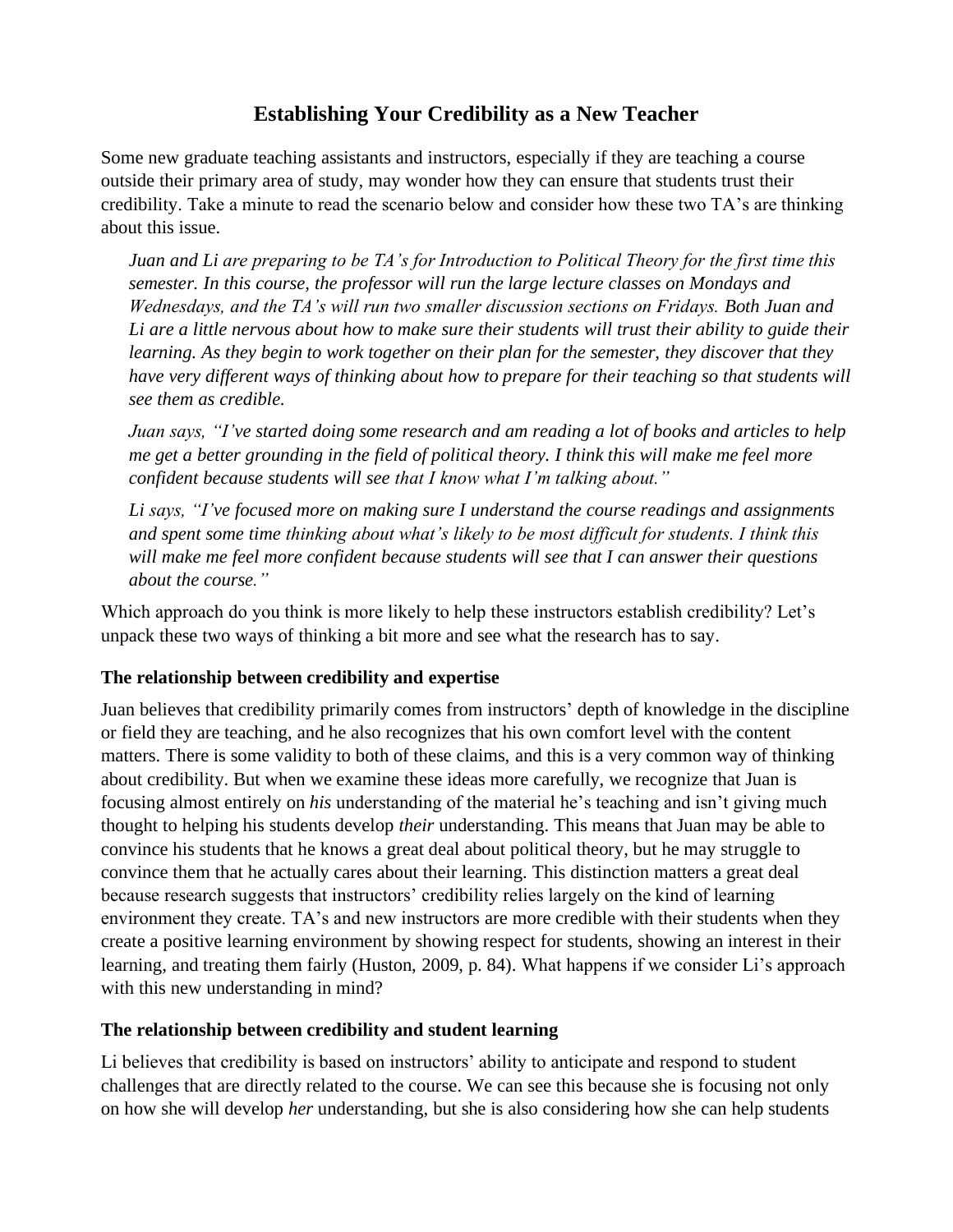develop *their* understanding. This approach means that even if she can't answer every question students might ask about political theory, she will likely be able to help them navigate the course readings and assignments. Doing this kind of preparatory work will demonstrate to students that she is willing and able to help them learn. Sometimes new instructors are afraid they might lose credibility with students if they are unable to answer every question that might come up, but the research suggests that this isn't the case. The most important thing is that instructors are able to help students navigate the course and answer questions about what is expected of them.

## **Teaching strategies that help instructors establish credibility**

Now that we've considered some principles to guide our thinking about instructor credibility, let's consider the practices you can implement in your courses that will help you act on these principles.

# *Carefully read everything that is assigned to students (but don't read everything else!).*

While investing time in reading broadly in the field might feel productive, it doesn't necessarily prepare you to help students understand the course readings. Instead, focus your energy and attention very specifically on the material that students are responsible for understanding with an eye toward considering what they are likely to find difficult.

## *Show students that you care about their learning by asking them to articulate what they do and don't understand.*

Short, simple writing tasks can help you learn a great deal about what students are learning and can prepare you to help you fill gaps in their understanding. Here are two examples of simple prompts to help students describe their learning:

- Minute paper: At the end of class, give students 1-2 minutes to write their response to this question: What is the most important thing you learned in today's class?
- Muddiest point: At the end of class, give students 1-2 minutes to write their response to this question: What is still most confusing or unclear for you about the work we did in today's class?

If you collect these short pieces and read them as you prepare for the next class meeting or discussion section, you will get a lot of useful information that can position you to help students. As you read, look for mention of specific course content (e.g., concepts, theories, frameworks, processes, etc.) that is challenging for students and plan additional practice with that content.

## *Show students that you care about their learning by asking them to reflect on their learning.*

One simple way of doing this is to ask them on a regular basis (maybe once every two weeks) to do a short writing task where they respond to two questions: (1) What is happening in this class (or discussion section) that is helping you learn? (2) What is happening in this class that isn't helping your learning? This kind of reflection is a powerful learning tool for students *and* for you. Taking some time to review these responses can help you ensure that students are getting what they need from your course.

### *Make sure you understand the syllabus, the course readings, and the assignments or assessments.*  If you are a Teaching Assistant, don't be afraid to ask the professor questions to help you make sense of the course. Understanding why the course was designed the way it was and what the expectations are prepares you to support students as they do their work. This understanding also